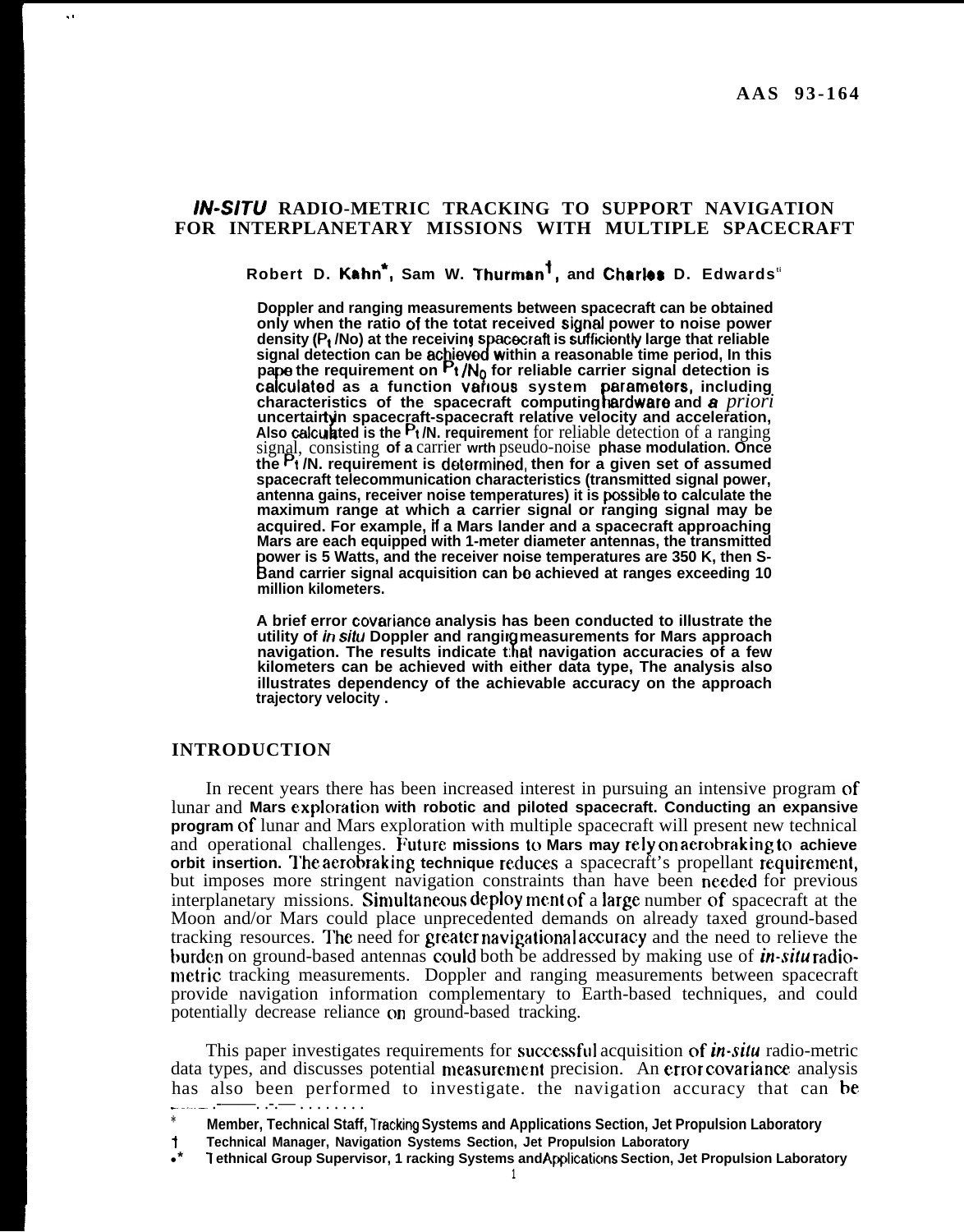achieved using Doppler and ranging measurement% between a spacecraft approaching Mars and a Mars-orbiting satellite used as a navigation aid. The analysis was designed to build upon the results of similar studies conducted previously<sup>1-4</sup>. The error covariance analysis points out some of the most important trajectory and tracking system parameters that influence the navigation performance that can be obtained, While the mision scenario studied herein is for the planet Mars, in *situ* radio tracking is also applicable to lunar spacecraft navigation as well, or to any other mission in which a radio **beacon** or another spacecraft is available near the target body and can be used as a navigation aid.

### **CARRIER SIGNAL ACQUISITION**

To perform *in-situ* Doppler measurements, one spacecraft tracks the phase of a carrier signal transmitted from a second spacecraft. If the measurement is one-way, the signal originates at the second spacecraft; in a two-way measurement, the signal is uplinked by the first spacecraft, coherently transponder by the second spacecraft, and then phase-tracked by the first spacecraft. The Doppler shift on the. received signal provides a direct **measure** of the relative line-of-sight velocity of the two spacecraft. While. one-way measurements are. more easily implemented, they are inferior to two-way measurements because an unknown frequency offset between the two **spacecraft** oscillators can cause a significant error in the inferred relative. velocity of the spat.ecrafl.

# **Detection Strategy**

. .

A simple signal detection strategy is depicted in Fig. 1, The incoming signal is mixed with a locally generated model, the resulting baseband signal is integrated for T seconds, and N consecutive T-second integrations are Fourier transformed. The resulting Fourier coefficients reflect signal or noise amplitude in N bins of width  $I/(N"I")$  Hz, centered at the model frequency (Fig. 2). In general, the a priori uncertainty of the signal frequency, Av, will be larger than the frequency range,  $1/T$  Hz, which can be searched with a single Fourier transform, so a number of different model frequencies will have to be tried before the signal is detected.

To determine whether the signal is present in a given frequency span (the range of frequencies probed by a single Fourier transform) an amplitude detection threshold is selected. It is desirable, to have the threshold be sufficiently low so that the, signal will almost always be detected when it is present, and sufficiently high so that noise. will not often be mistaken for signal. If the amplitude in some Fourier resolution bin exceeds the. threshold, then the same frequency model is used to process the next NT seconds of data. If signal is detected in the same bin in two consecutive Fourier transforms, then it is assumed that the true signal has been found, and phase-lock-loop tracking commences.

Note that in any given Fourier transform, it is possible that the noise amplitude in at least one Fourier resolution bin will exceed the amplitude, detection threshold. If we require 99% confidence of detecting the true signal twice consecutively when it is present, and 1% probability of mistaking noise for signal, we obtain a relation between N and  $(P_1/N_0)$ T which is approximated by:  $(P_t/N_0)T = 29 \text{ N} \cdot 0.92$ . The appendix discusses how this equation is obtained,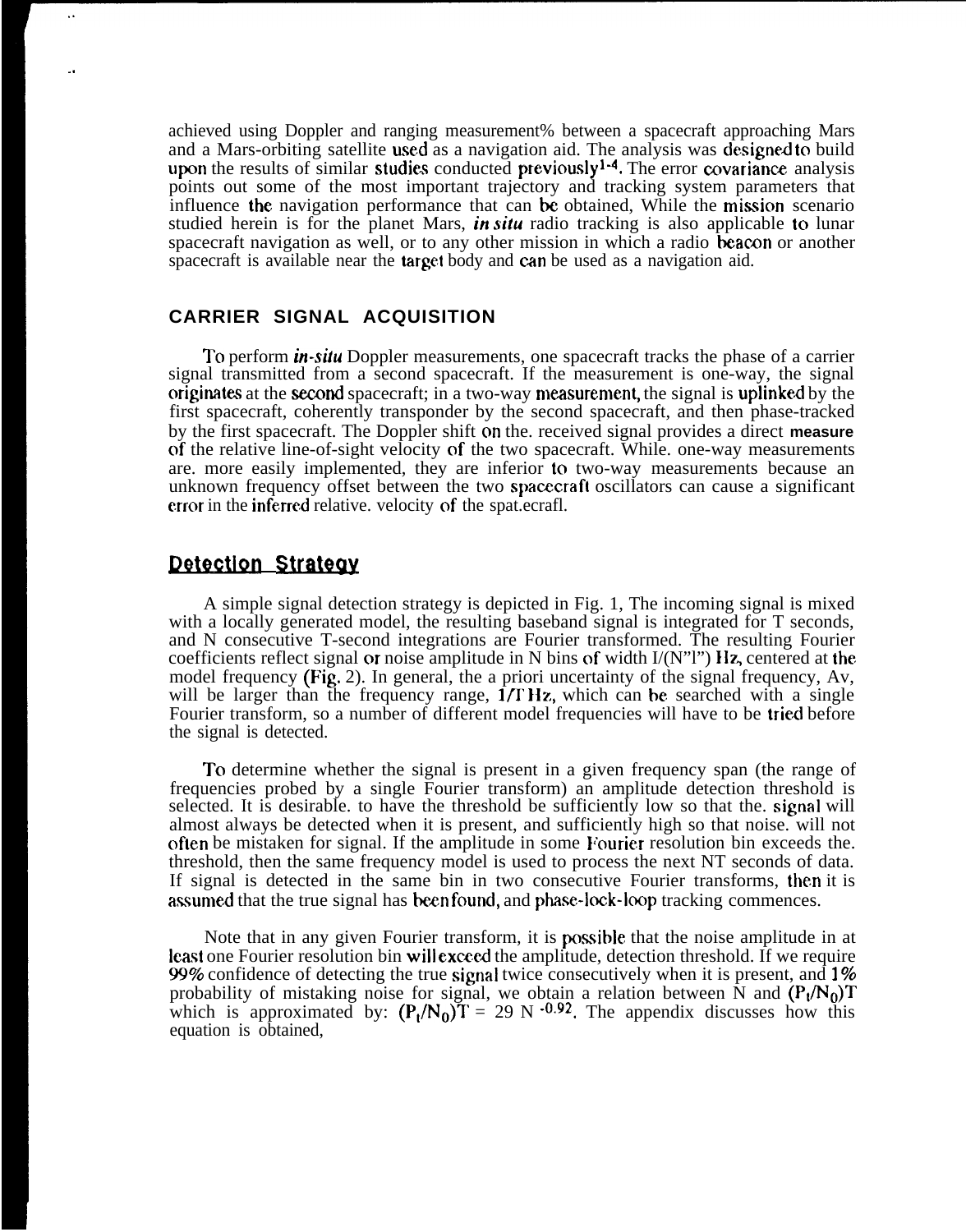

Fig. 1 A simple carrier signal detection strategy

If the signal is equally likely@ lie anywhere. within the search space, **Av,** then the mean time to signal acquisition is  $T_{ACQ} \sim Av NT^2/2$  (Ref. 4). The acquisition time is proportional to NT because. that is the time required to accumulate data for each Fourier transform, and is proportional to TAv because the frequency search space contains  $T\Delta v$ spans of width  $(1/\overline{I})$  Hz.

Taken together, the equations  $(P_1/N_0)T = 29 N^{-0.92}$  and  $T_{ACQ} \sim Av NT^2/2$  imply that for a given value of either N, T, or NT, there. is a functional relationship between  $\overline{T}_{A}(\chi)$ and the minimum  $P/N$ <sub>s</sub> required for reliable signal acquisition (99% Confidence of signal detection and  $1\%$  probability of false alarm). The contours in Fig. 3 illustrate these relationships. As an example, if  $N = 1000$  and  $T = 0.01$  second, it is required that  $(P_t/N_0) \ge 7$  dB-Hz. The cm-responding value of  $\overline{T}_{ACQ}/\Delta v$  is about 0.05 see/Hz; e.g. for a frequency uncertainty of 1 kHz, the expected search duration is 50 seconds.



Fig. 2 **Relationship between frequency search range,** Av Hz,, **and frequency span, l/2T llz, probed by a single Fourier transform**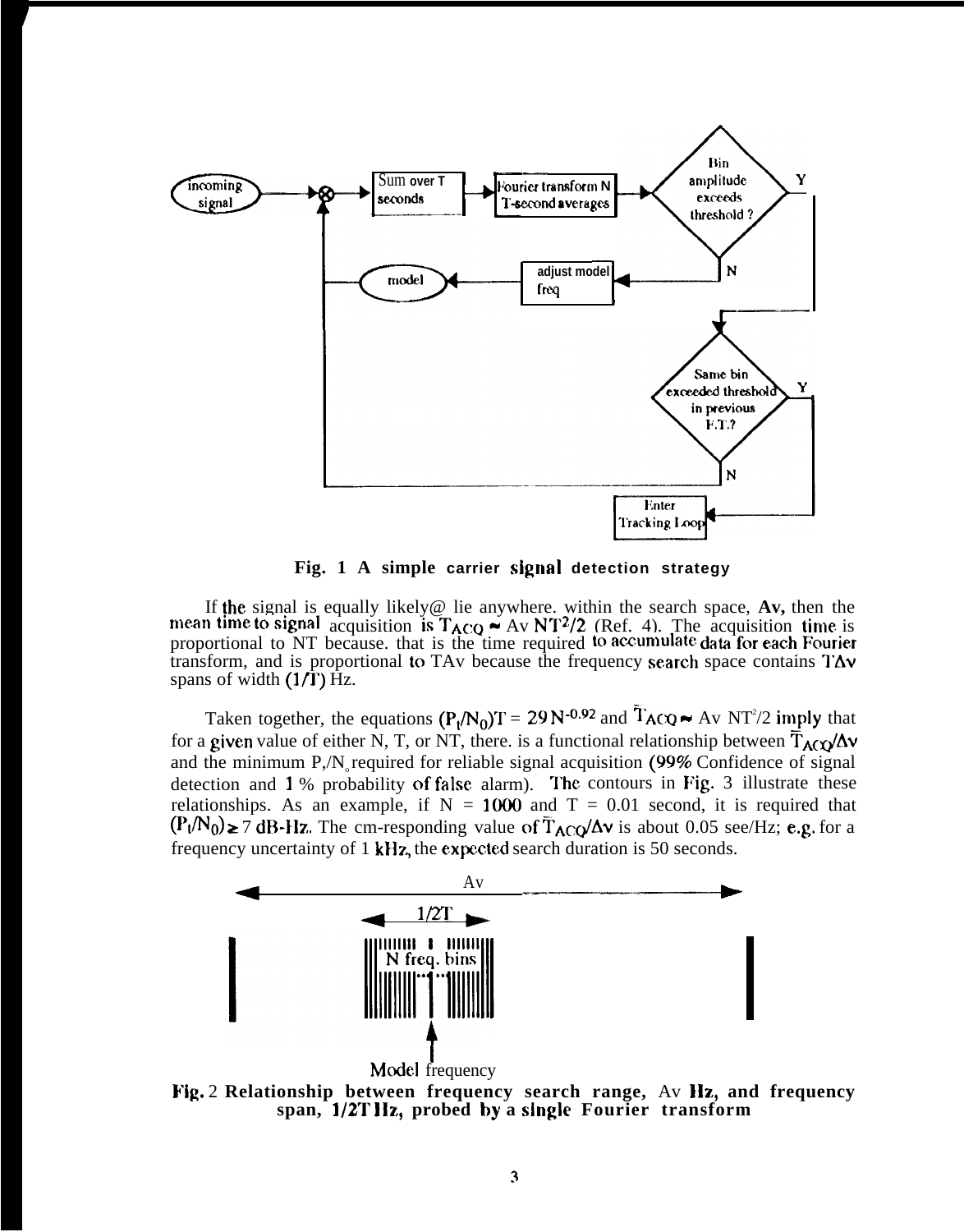

 $required$  to ensure that  $P_{false}= 0.01$  while  $P_{detect} = 0.99$ . **— Carrier signal detection —**

Fig. 3 suggests that no matter what the search range, Av, it is always possible to specify N and T such that (1) the requirement on  $(P_1/N_0)$  is arbitrarily small, and (2) the search time,  $\frac{N T^2 \Delta v}{2}$ , is arbitrarily short. In practice, however, there are constraints due to both spacecraft dynamics and hardware (and perhaps software) which impose restrictions on the allowable values of  $N$ ,  $T$ , and their product, N $T$ .

Constraints on the Selection of N and  $T$ . Hardware on board the spacecraft dictates a maximum value of N and a minimum value for T. At present, Fourier transform **chips** which can operate on hundreds of points are commonplace. If N is constrained by hardware to be at most 1024, then the data dump interval, T, is greater than  $10^{-4}$  sec over most of the range of  $P_t/N_0$  in Fig. 3. A dump rate, 1/T, of 10,000 Hz is well within the capabilities of existing ground-based hardware., and may be feasible for space-qualified systems by the late 1990's.

Constraints on data collection interval, NT. Constraints on the product NT result from unmodellcd beacon accelerations and from oscillator drift, both of which cause the frequency, f, of the received signal to change in time. Signal detection can be severely impeded if the signal moves through multiple. Fourier resolution bins over the time, NT, during which the data for a single Fourier transform are acquired, We will require that the change in frequency due to an **unmodelled** acceleration,  $\delta a$ , over time NT be smaller than  $1/(2NT)$  IIz (half the size of one Fourier resolution bin). This condition is satisfied when

$$
NT \leq \sqrt{\frac{c}{2f \delta a}}.
$$
 (1)

Similarly, we require that the change. in frequency due to oscillator instability over the time NT be smaller than  $1/(2NT)$  Hz. If  $\sigma_{y}(\overline{NT})$  is the AlIan standard deviation of spacecraft i's oscillator, then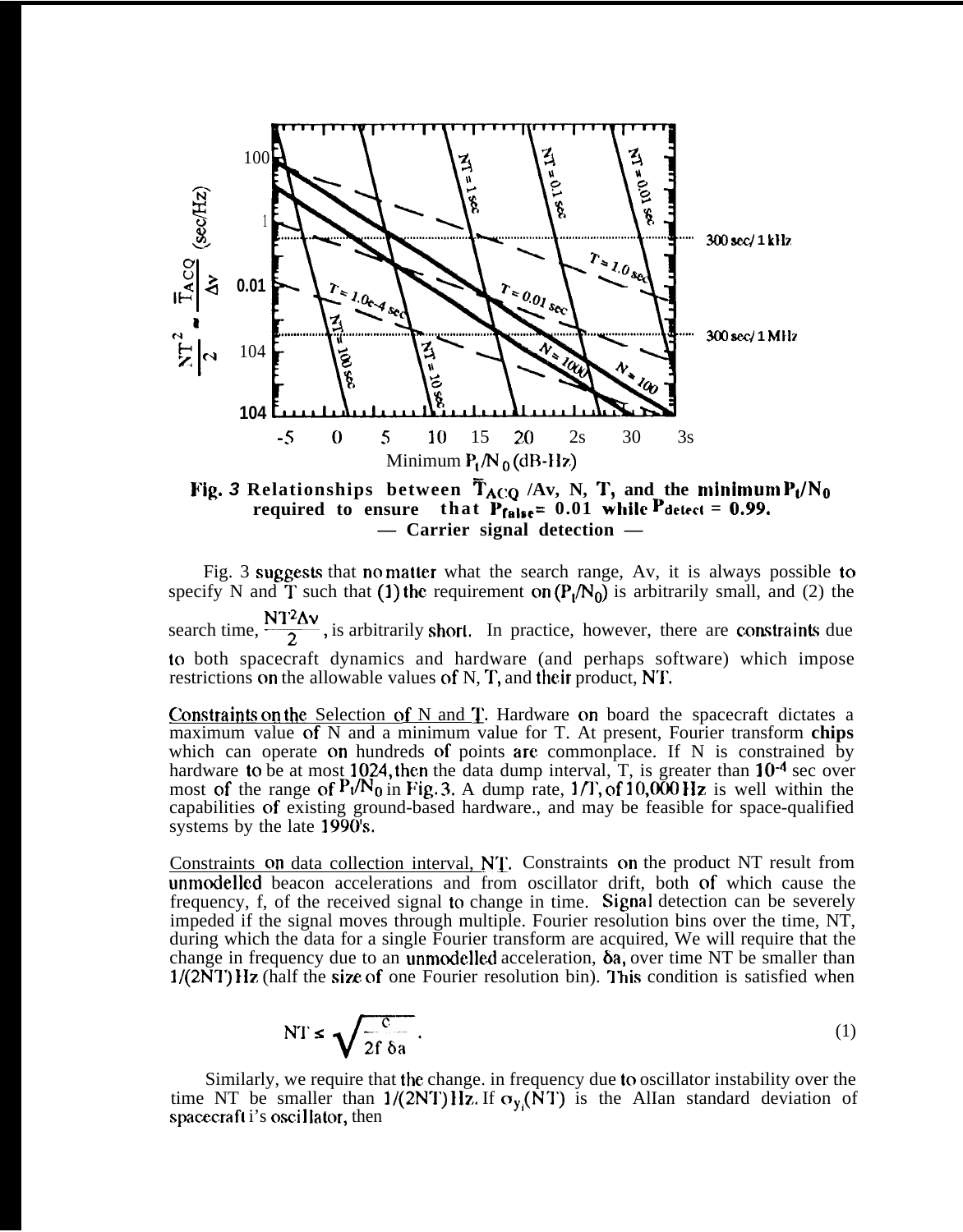$$
NT < \frac{1}{2f\sqrt{\sigma_{y_1}^2 (NT) + \sigma_{y_2}^2 (NT)}}
$$
 (2)

Contours corresponding to  $NT = 10$ " for  $n = -2$  to 2 are plotted in Fig. 3.

**Range of Frequencies to be Searched,**  $\Delta y$ **. The range of frequencies to be searched, Av, is** a function of the **uncertainty** in spacecraft-spacecraft relative velocity. Also, for one-way transmission (and for the uplink of a two-way measurement), Av depends on an unknown frequency offset in the transmitting spacecraft's reference oscillator.

If the spacecraft-spacecraft velocity uncertainty is  $\delta v$ , the corresponding uncertainty in carrier frequency is:

$$
Av = f(\delta v/c)
$$

,.

The day-to-day drift in carrier frequency due to oscillator instability depends on the quality of the **spacecraft** oscillator. If the oscillator is not temperature-stabilized, an S-Band (2.3 Gllz) carrier frequency may vary by thousands of llz, A highly stable oscillator has day-to-day variations much smaller than  $1$ IIz at S-Band.

Example: Calculation of  $P_1/N_0$  Requirement for Carrier Acquisition. The above information may be combined in order to calculate the  $P_t/N_0$  requirement for reliable carrier acquisition,

As an example, suppose one spacecraft is fixed on the surface of a Mars, while a second spacecraft is on approach to Mars. The spacecraft are equipped to transmit and receive at S-Band. It is desired that a carrier signal be acquired within S **minutes. Neither spacecraft has** *a priori* knowledge of the spacecraft-spacecraft relative velocity and acceleration.

Since the spacecraft have no *a priori* knowledge of their relative velocity, the range of frequencies to be searched, Av, is the full spacecraft-spacecraft relative velocity. A typical Mars approach velocity is 4 km/see, corresponding to a frequency search range of approximately 31 kHz at S-Band. Since 5 minute acquisition is desired, it is required that  $T_{\text{ACQ}}/\Delta v \leq 0.01 \text{ sec/Hz}.$ 

The relative **acceleration** of the lander and approach spacecraft is principally due to Mars rotation, which imparts up to  $0.017 \text{ m/s}^2$  of acceleration to the lander, This unmodelled acceleration imposes the constraint NT  $\leq 2$  sec. Eq. (2) indicates that the upper bound on NT **arising from oscillator stability is also 2 sec if the** 2-second AlIan standard deviation of the spacecraft oscillators is smaller than  $8 \times 10^{-11}$  see/see.

If the desired time to signal acquisition is S minutes, then the parameter constraint.. may be **summarized as follows:** 

| Constraint                                       | Reason                             |  |
|--------------------------------------------------|------------------------------------|--|
| $T_{\text{ACQ}}/\Delta v \leq 102 \text{ sec/L}$ | 5 min. acquisition, $Av = 31$ kHz, |  |
| $NT < 2 \sec$                                    | Eq. (1) (unmodelled accel.)        |  |

The constraints  $\overline{T}_{ACQ}$  /Av  $\leq 0.01$  sec/Hz and NT  $\leq 2$  sec are represented by the unshaded region in Fig, 4. The minimum  $P/N$  satisfying both constraints is approximately 13 dB-I1z.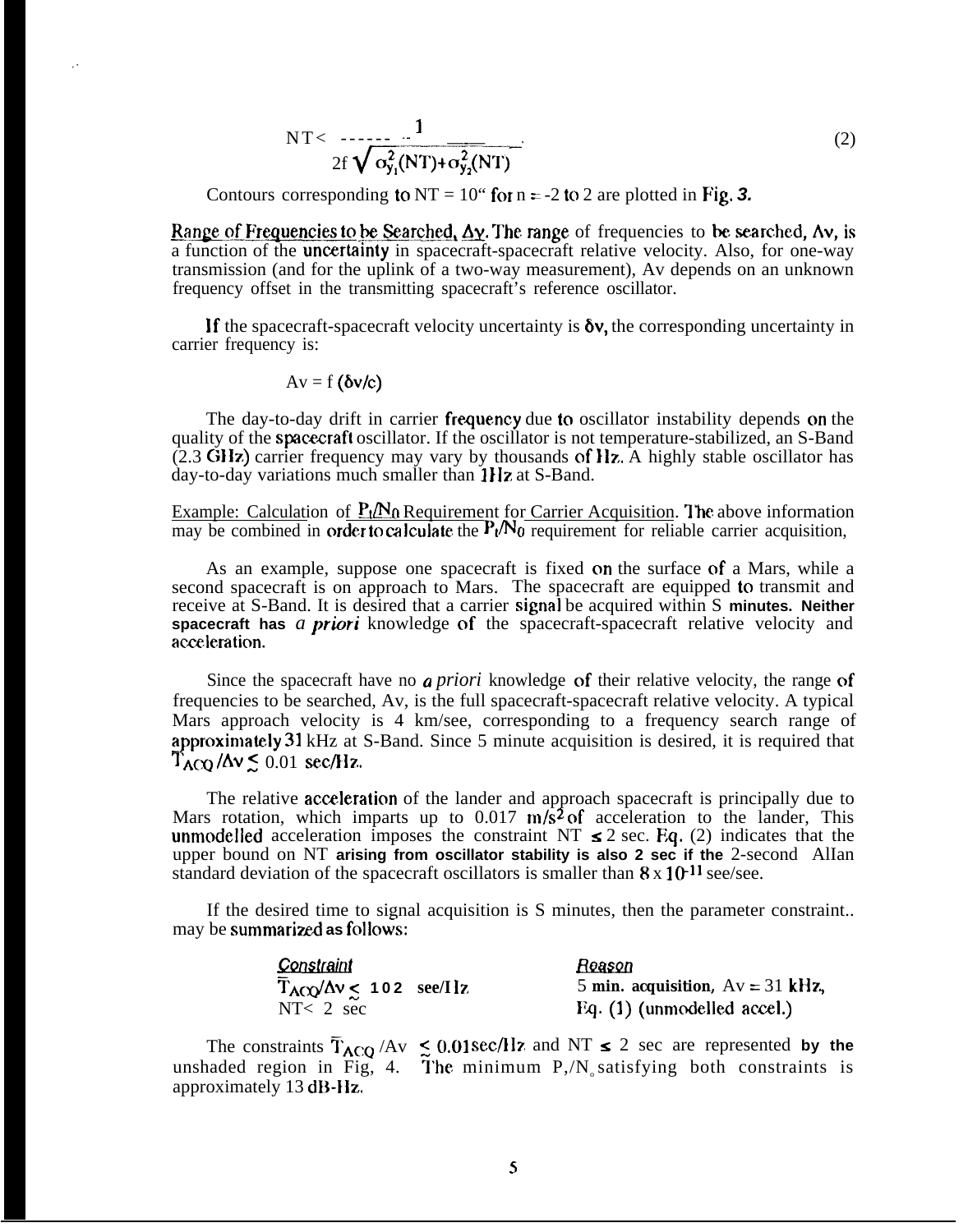

Fig. 4 Given the constraints NT  $\leq$  2sec and  $\mathbf{T}_{ACQ}$  / $\Delta v \leq 0.01$  **sec/llz**, **the minimum**  $P_1/N_0$  **needed for reliable carrier detection is 13 dB-Hz** 

Once the  $P_1/N_0$  requirement is known, then if the. spacecraft telecommunication chamcteristics are specified, one can determine the maximum range at which the carrier can be acquired. Fig. 5 illustrates  $P_1/N_0$  as a function of range between the Mars lander and approach spacecraft, for several different assumptions about the spacecraft telecommunications system. **The** tapering of the **curves at smaller ranges is** due. to the increasing contribution of Mars to the system noise temperature.

#### **DOPPLER MEASUREMENT PRECISION**

**Once** a carrier signal has been detected, tracking the signal's phase is straightforward. Phase tracking precision depends on a variety of factors including  $P_t/N_0$  and oscillator stability. **However, if the carrier can be tracked at all, then the point-to-point phase precision** is much smaller than one RF cycle (e.g. 13 cm at S-Band), Phase tracking precision does not significantly affect the accuracy with which the Mars approach spacecraft's state can be determined by fitting to an arc of beacon-spacecraft Doppler data. Determination of the approach spacecraft's state should be limited by other effects, such as unmodelled spacecraft acceleration%.



Fig.  $5 P_t/N_0$  as a function of Mars lander-approach spacecraft range. **Transmitted power is 5 W.**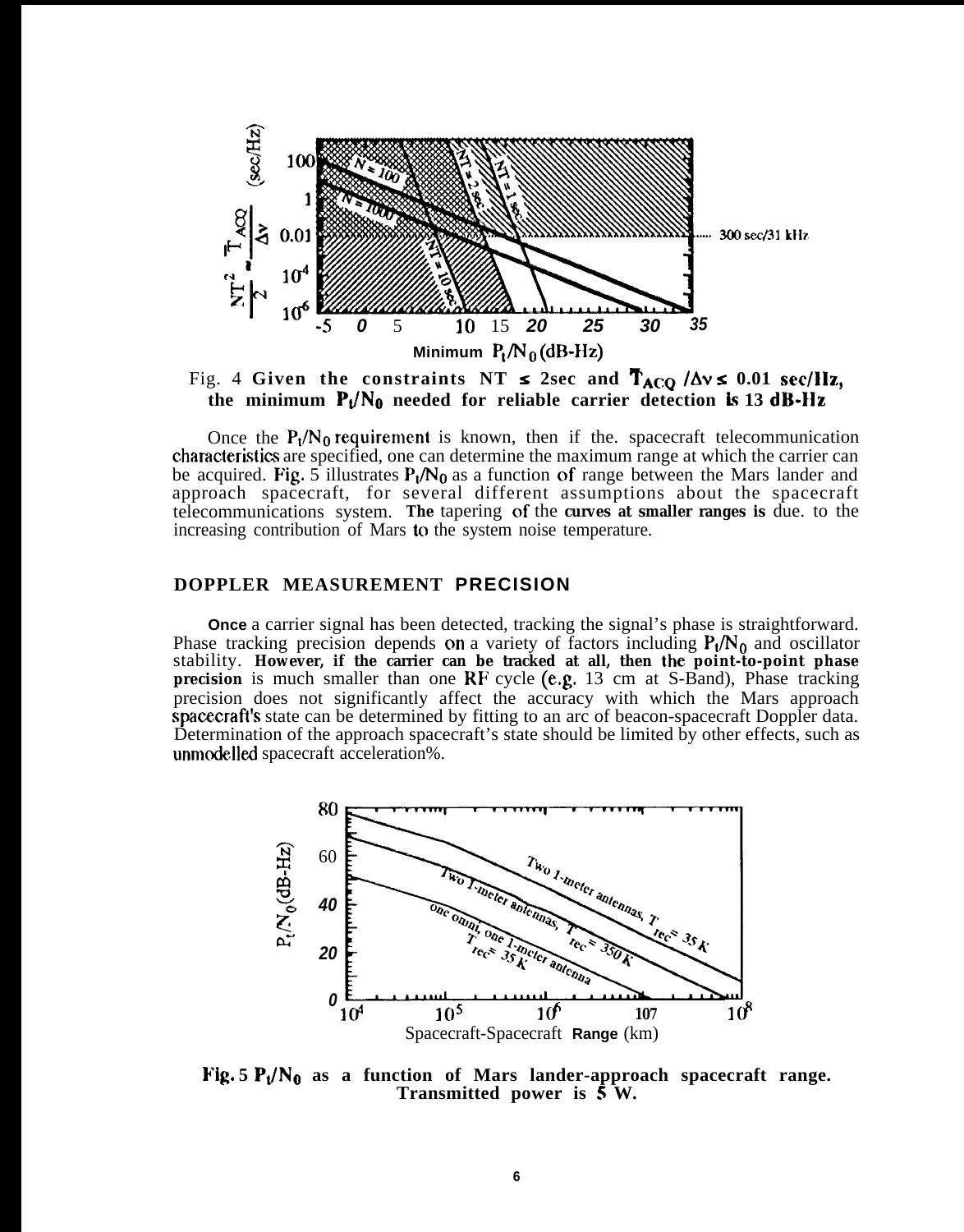# **RANGING SIGNAL ACQUISITION**

# **Signal Structure**

The ranging measurement is performed as follows: A spacecraft transmits a signal to a second spacecraft which locks on to the signal and coherently transponds it back to the first spacecraft, Two-wa y ranging offers the tremendous advantage of elim inating the problem of unknown spacecraft clock offsets which can significantly degrade the accuracy of a one**way measurement. However, the accuracy of the two-way measurement is still affected by the first spacecraft's clock instability over** the **round-trip light time, For example,** if the spacecraft oscillator has **Allan** variance of  $10^{-11}$  see/see over time scales of minutes and the two-way light time is 100 seconds (30 **million** km), then clock instability introduces a 30 cm error.

Assume a ranging signal of the following form:

$$
s(t) = A \cos(\omega_0 t + \beta P N(p, f_c, t - t_n) + \phi_0),
$$

where

| is the. signal amplitude<br>A |
|-------------------------------|
|-------------------------------|

- $\omega_0$  is the carrier frequency
- $\beta$  is the modulation index,  $0 < \beta < \pi/2$
- PN is a **pseudonoise** sequence with period p and chip rate  $f_c$
- P is the period of the PN sequence
- $f_c$  is the chip rate of the PN **sequence**, i.e.  $1/f_c$  is the chip duration,  $\tau_c$ ,
- $t_{\parallel}$  is the epoch of the PN sequence
- $\phi_0$  is the phase of the carrier signal at  $t = 0$

Pseudonoise (PN) sequences<sup>5</sup> are a special class of sequences of 1's and  $-1$ 's which **can be generated by linear feedback shift registers. Individual elements of such a sequence** will be referred to as "symbols". PN sequences are periodic; a given sequence consists of repetitions of a symbol pattern of length p. For every integer n, there exists at least one **pseudonoise** sequence of period  $2^{\omega}$  -1. If  $r(i)$  is a PN sequence with period p, then the

**autocorrelation of r(j),**  $R_p(i) = (1/p) \int^p r(j) r(j+i)$  dj, is equal to 1 for i = any integer multi-**,**

ple of p, and is equal to  $-l/p$  for all other i (Fig. 6). The chip rate,  $f_c$ , of a PN sequence is the rate at which symbol transitions occur.



Fig. 6 **Autocorrelatjon of a pscudonoise sequence of period p.**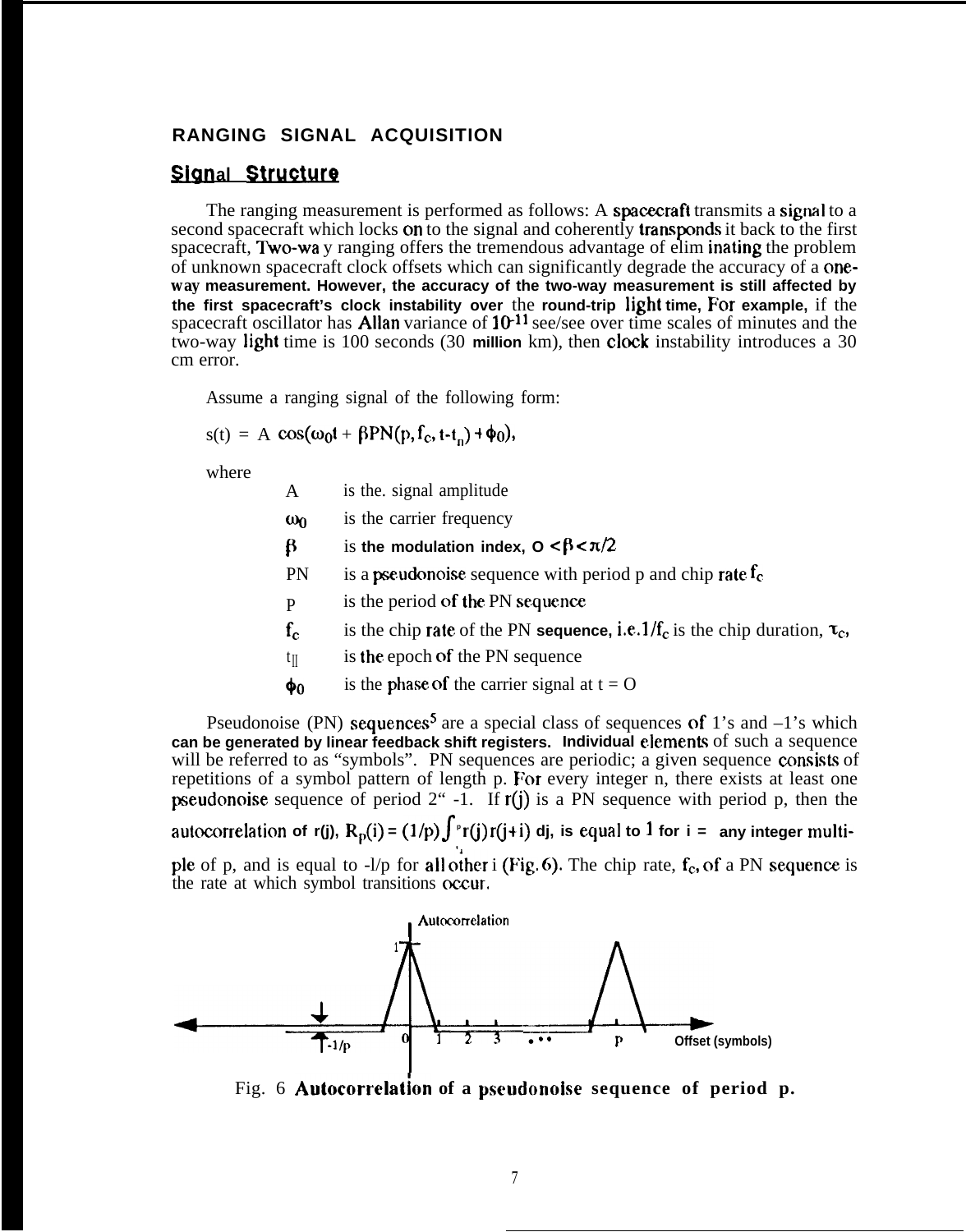

Fig. 7 **Relationship between chip rate, length of** PN **sequence, range ambiguity, and ranging measurement precision (assumed tracking error is 1 % of' chip length).**

**During a two-way ranging measurement, the spacecraft originating the PN signal simultaneously** receives a PN code which had been transmitted one round-trip-light-time earlier. The incoming PN code is offset from the. current state of the uplink code by an amount equal to the round-trip-light-time divided by the chip duration,  $\tau_c$ . This code offset can be determined by cross-correlating the received signal with the locally generated sequence, To ensure that such a two-way ranging measurement is unambiguous, it is required that the period of the PN sequence,  $pr_c$ , be larger than the a *priori* uncertainty in **the spacecraft-spacecraft range.** The relationship between the chip rate, PN period, and range ambiguity is plotted in Fig. 7. The ranging precision is proportional to the product of **the** chip duration and the precision with **which the** PN sequences can be aligned. **If** chip alignment precision of  $1\%$  can be achieved in the tracking loop, then a chip rate of  $1\text{MHz}$ corresponds to a ranging measurement precision of 3 meters.

#### **Ranging Signal Detection**

**The incoming signal is**

 $s(t) = A \cos(\omega_0 t + \beta P N(p, f_c, t-t_0) + \phi_0)$ 

and the locally-generated model for the carrier is

 $\widetilde{s}(t) = \exp[i(\widetilde{\omega}_0 t + \beta P N(p, \widetilde{f}_c, t - \widetilde{t}_n))]$ 

If the carrier i.. fully suppressed  $(\beta = \pi/2)$ , then multiplication of the signal and model, followed by low-pass filtering yields the following:

$$
C(t) = s(t) \times s(t) = A/2 \exp[i((\widetilde{\omega}_0 - \omega_0)t - \phi_0)] \times PN(p, f_0, t - t_n) PN(p, \widetilde{f}_0, t - \widetilde{t}_n)
$$

In general, three model parameters must be determined. However, it is possible to design the spacecraft so that the **pseudonoise** clock and the transmitted carrier frequency are both referenced to the same frequency standard. In this case, a search must be conducted only for  $\omega_0$  and  $t_{n}$ ; the code frequency,  $f_c$ , is a deterministic function of the carrier frequency,  $\omega_0$ .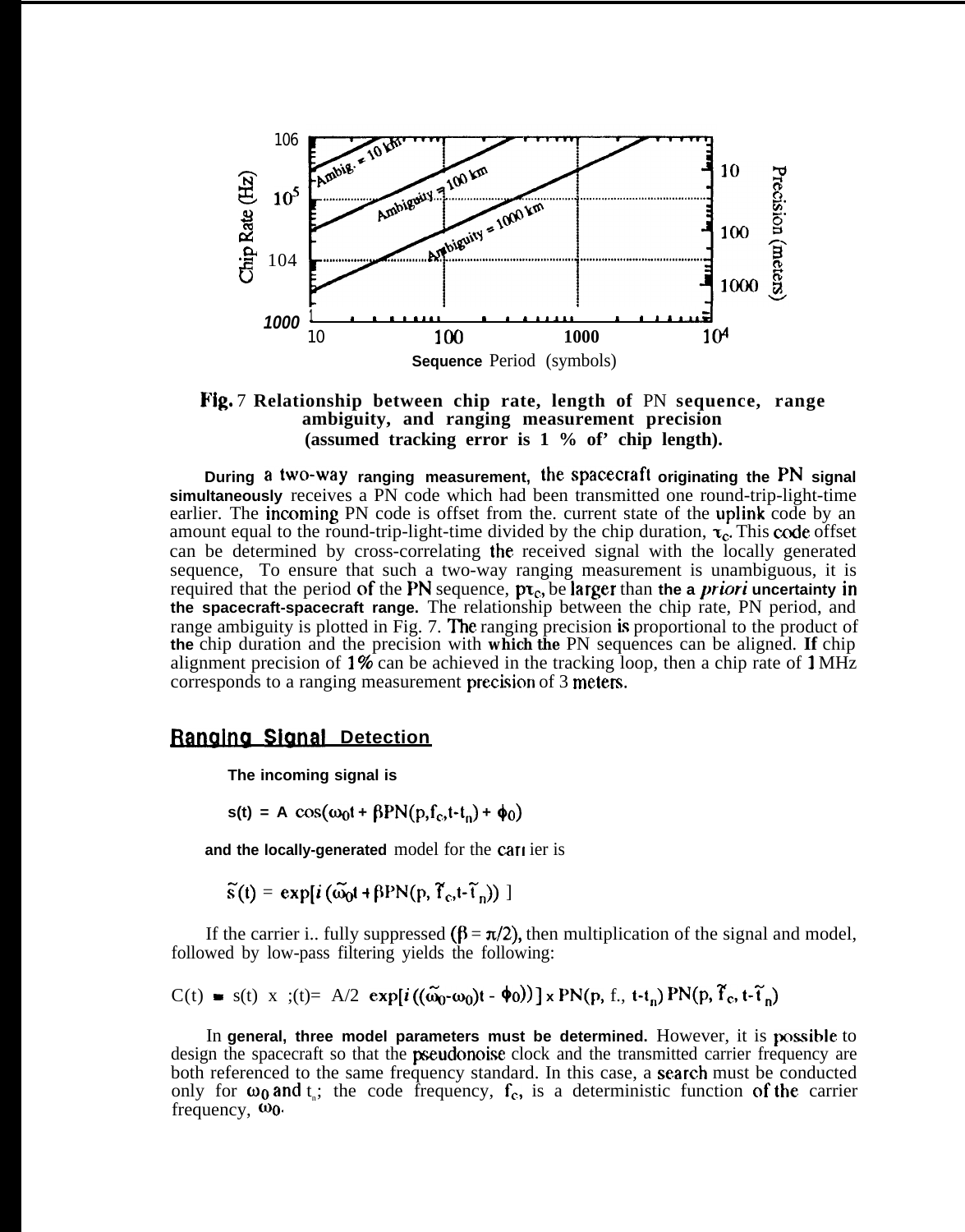The product of actual and model signals is integrated over T-second intervals, and a set of N consecutive integrations is Fourier transformed, It is important that the time period NT be long enough that the product PN(p,  $f_c$ , t- $t_n$ )×PN(p,  $\tilde{f}_c$ , t- $\tilde{t}_n$ ) approximates the PN autocorrelation function. The signal can be detected via the Fourier transform only when 1) the model frequency lies within  $1/2T$  Hz of the actual frequency, and 2) the. difference between the model PN epoch and the true PN epoch is a fraction of a chip.

Since a given Fourier transform **probes** a region of frequency space of width  $1/\Gamma$  Hz, centered at the model frequency, a total of TAv Fourier transforms are requrired to search a frequency range of Av Hz, Note, however, that a **T-second** average of  $\{\text{signal x model}\}\$ suffers an amplitude loss equal to sinc( $T(\omega_0,\omega_0)/2$ ) (Ref. 7); if the signal and model differ by  $1/2T$  Hz, the corresponding loss in amplitude is about 2 dB. It may be advantageous, therefore, to space the frequency models by an amount  $1/k_fT$  ( $k > 1$ ) to reduce the **distance** between the signal and the best model frequency. Reducing the spacing between frequency models increases the number of models needed to cover the search space,

Even if the model frequency is perfect, a fully suppressed carrier cannot be detected unless **the model PN epoch is also close to truth (within a fraction of a chip). If the model** PN epoch is stepped in single-chip increments, then the best PN code alignment achieved may be off by as much as  $1/2$  chip, resulting in an amplitude loss of  $3 dB$  (see Fig. 6). In order to decrease the potential loss of amplitude due to fractional PN-code misalignment, one may conduct the search using smaller step sizes, at the cost of requiring additional models to cover the entire search space. If the step size is  $1/k_c$  chip, then up to  $k_c \times p$ offsets may need to be tested before the signal is detected.

The signal search space is illustrated in Fig. 8, for the case  $k_f = 1$ . The search space consists of N<sub><sub>s</sub></sub> x N<sub>s</sub> cells, where N<sub>i</sub> is the number of model frequencies and N<sub>s</sub> is the number of trial symbol offsets. Each Fourier transform of {signal x model} probes a range of (l/T) Hz, centered at the model frequency. One method of performing a systematic search is to step through all possible model symbol offsets for a given model frequency. If the signal is not detected, the model frequency is then shifted by  $1/\Gamma$  Hz.



Fig. 8 **Search space for carrier signal with PN phase modulation. Each** bracket pair represents the range of frequencies probed by **a Fourier transform of N T-second signal x model points.**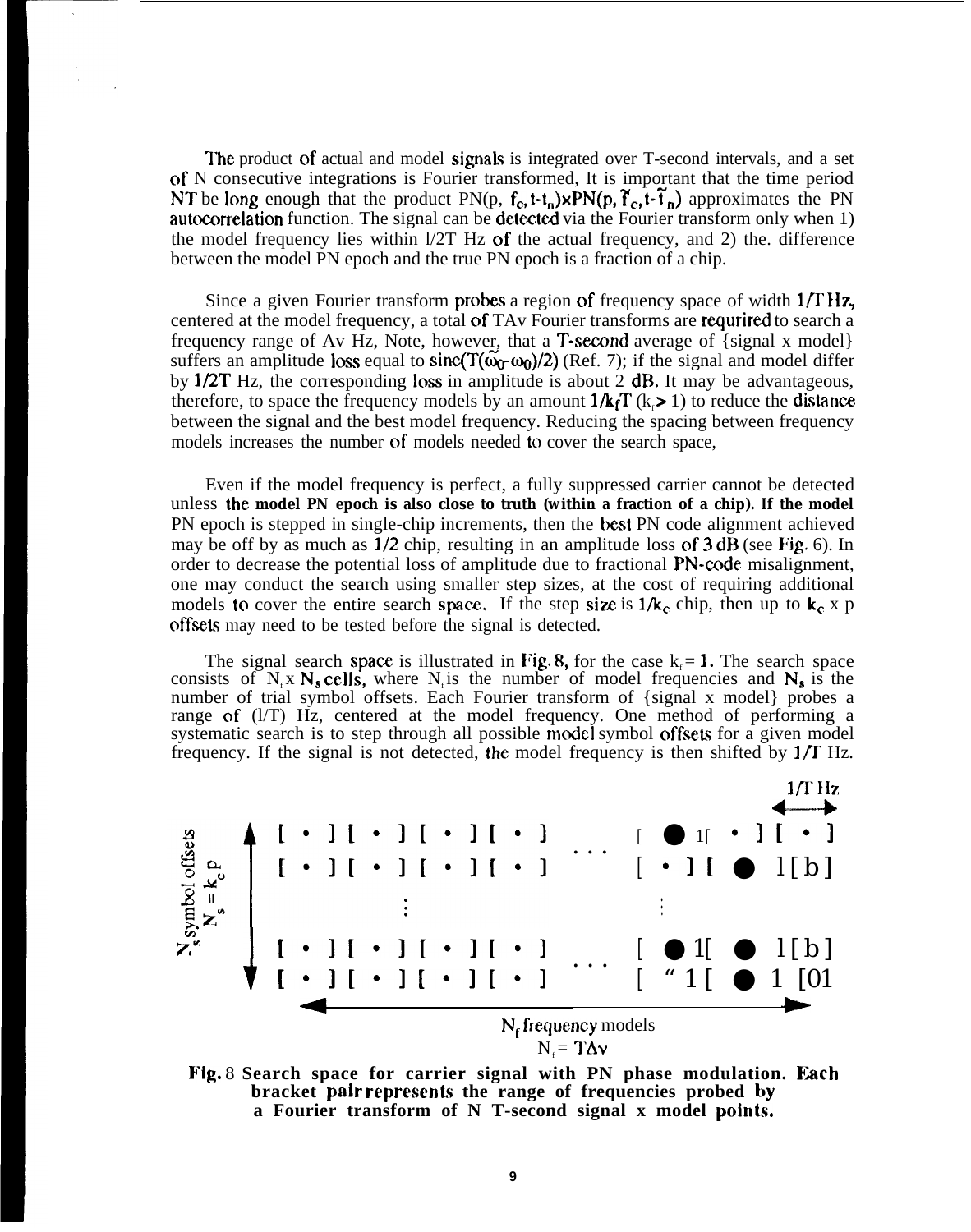Thus, at each model frequency,  $N_s$  N-point Fourier transforms are performed. Assuming the Fourier transforms can be computed in real-time,  $N_a$  x (NT) seconds are spent searching at each model frequency. Unfortunately, it is possible that this search algorithm would miss the signal entirely if the incoming signal's frequency is changing with time (due to unmodelled spacecraft-spacecraft relative acceleration and oscillator drift). For example, suppose the search is proceeding from higher to lower frequencies while the signal is increasing in frequency. Then if the signal moves into Cell  $(l, J)$  while we are searching frequency J and after we have already tried symbol offset I, we will end up searching the entire space without ever having tried a cell in which the signal was present.

The problem of a signal with moving frequency may be addressed by taking the following two steps: 1) set k<sub>f</sub> equal to 2, i.e. space the model frequencies by  $1/2THz$ . Each Fourier transform of {signal x model} will still probe a region in frequency space of width  $1/\Gamma$  Hz, but the region probed by adjacent frequency models will now overlap by 50%. 2) require that the change in signal frequency over a time  $N_a$  x (NT) be smaller than (1/2T) Hz. Given an upper bound on the spacecraft-spacecraft relative acceleration and oscillator drift, this requirement places a constraint on the allowable values of the parameters  $N_s$ , N, and T. The impact of this and other constraints is discussed later. If this strategy is employed, the number of Fourier transforms required to search the entire 2dimensional space is  $2T Av N_s$ .

The signal detection procedure is very similar to the carrier detection method discussed earlier, Model signals are sequentially tested by mixing with the incoming signal and then Fourier transforming N points acquired over NT seconds. If a Fourier frequency bin has amplitude exceeding the detection threshold, then the same model is tested again. If a second detection occurs, it is assumed that the signal has been found and phase- and delaylock-loop tracking is commenced. The mean time to signal acquisition is  $\overline{T}_{ACO}$   $\sim$  NT<sup>2</sup> Av N<sub>s</sub>. The mean time to acquisition could be significantly reduced if the spacecraft hardware is capable of **processing** multiple model signals in parallel.

If the signal power is known, the amplitude threshold can be selected so that the probability of signal detection when signal is present, Pattect, is high (e.g. 99%), while the probability of a false alarm,  $P_{\text{false}}$ , is low (e.g. 1%). For a given probability of detection and probability of false alarm there is a functional relationship between the quantities  $(P_1/N_0)$ T and N. For Pdetect = 0.99, Pfalse = 0.01, and  $k_c=2$  (symbol search proceeding in half-chip steps), the relationship between N and  $(\mathbb{P}_{\ell} / N_0)$  is well-approximated by the following equation (see appendix):  $(P_1/N_0)T = 43 N^{0.91}$ 

The contours in Fig. 9 are derived by combining the above two equations. As in the case of pure **carrier detection, there are a number** of constraints which restrict the allowable values of N, T, and NT.

**Constraint on NT arising** from unmodelled spacecraft acceleration. Earlier, we imposed the requirement that the change. in signal frequency over a time  $N_s$  x (NT) be smaller than  $(1/2T)$  Hz.

$$
\frac{d(f_0)}{dt} < \frac{1/2T}{N_s NT} \qquad \Rightarrow \qquad NT \qquad \frac{1}{2} \leq \frac{c}{f_0 N_s \delta a}
$$

Here f. is the carrier frequency, c is the speed of light, and  $\delta a$  is the unmodelled spacecraft acceleration. As in the case of simple carrier detection, it is also required that the time NT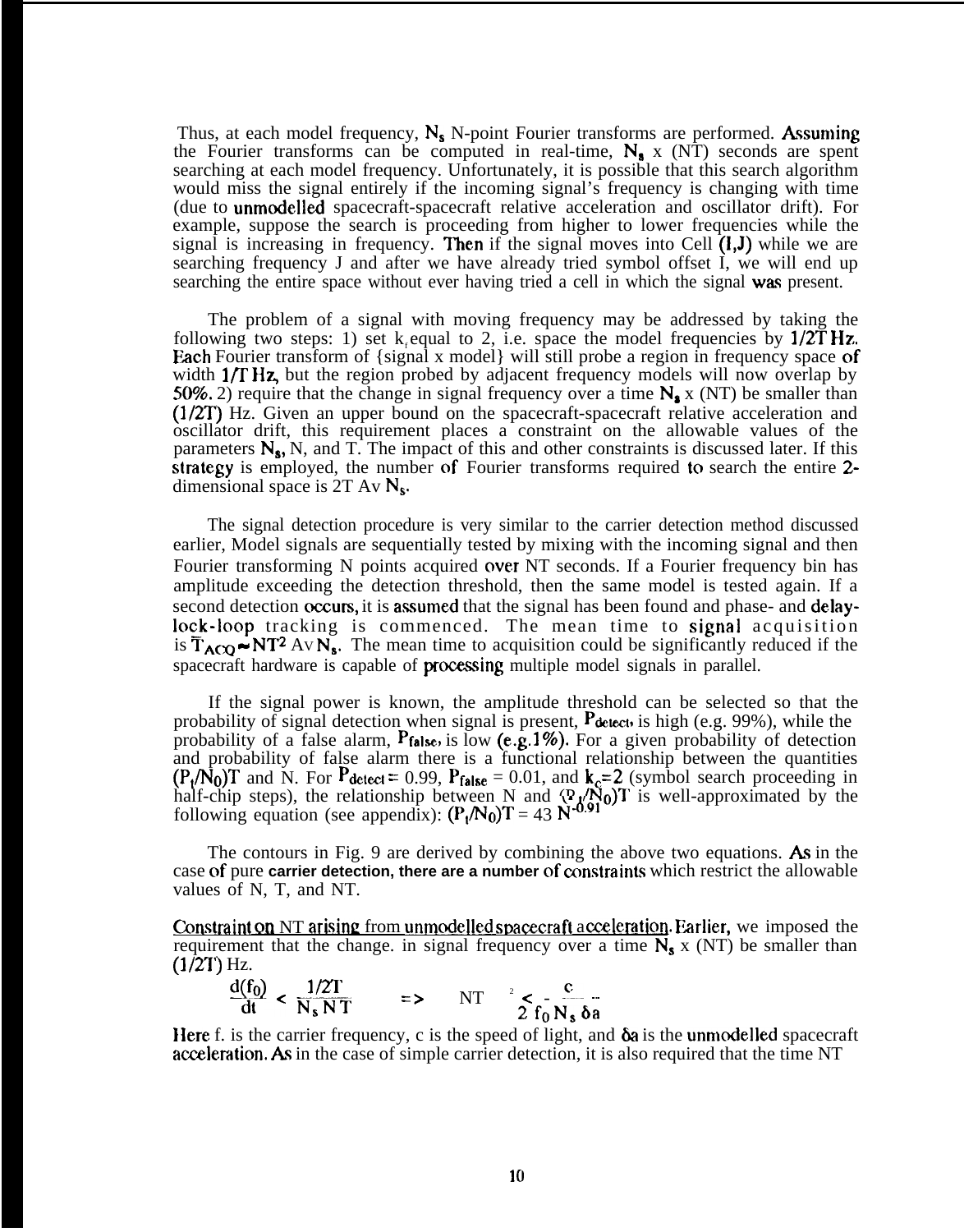

**Fig. 9** <code>Relationships between T $_{\text{ACQ}}$  /(2  $\text{N_s}\Delta\text{v}$ ),  $\text{N, T, and the}$  <code>P</code>  $_{\text{t}}$ / $\text{N_0}$  <code>requ</code> red</code> for signal acquisition with  $P_{\text{false}} = 0.01$  and  $P_{\text{detect}} = 0.99$ . — **Ranging signal detection —**

**be small enough so that unmode]led spacecraft accelerations do not smear the signal over multiple Fourier frequency bins. Together, these two constraints are given by:** 

$$
NT < \sqrt{\frac{c}{2 f_0 \delta a}} \times MIN \{1, \sqrt{\frac{N}{N_s}}\}
$$
 (3)

**Constraint** on NT arising from unmodelled spacecraft velocity. It is required that the unmodelled spacecraft-spacecraft relative velocity be small enough so that the range does not change by more than  $1/2$  chip  $(\tau_c/2$  seconds) over the NT seconds during which data are collected for a Fourier transform.

$$
NT < \frac{ct_c}{2 \, \delta v} \tag{4}
$$

In this equation,  $\delta v$  is the unmodelled spacecraft-spat.ccraft relative velocity.

Oscillator stability requirements. The constraints on oscillator stability are analogous to the constraints on NT arising from unmodelled spacecraft acceleration and velocity.

In analogy with the acceleration  $\cos$  traint, it is required that the signal change by less than less than (1/2T) Hz over  $N_s$  x (NT) seconds, and also that the carrier frequency not move through multiple Fourier frequency bins over the NT seconds during which data are acquired for the Fourier transform ( $\Delta$ freq. c 1/(2NT) over NT sec). Letting  $\sigma_{y_i}(\tau)$  denote the -c-second AlIan standard deviation of spacecraft i's oscillator,

$$
\sqrt{\sigma_{y_1}^2 (N_s NT) + \sigma_{y_2}^2 (N_s NT)}} \leq T \frac{1}{T} \frac{1}{f_0}
$$
\n
$$
\sqrt{\sigma_{y_1}^2 (NT) + \sigma_{y_2}^2 (NT)}} \leq \frac{1}{2 \frac{1}{f_0 NT}}
$$
\n(s)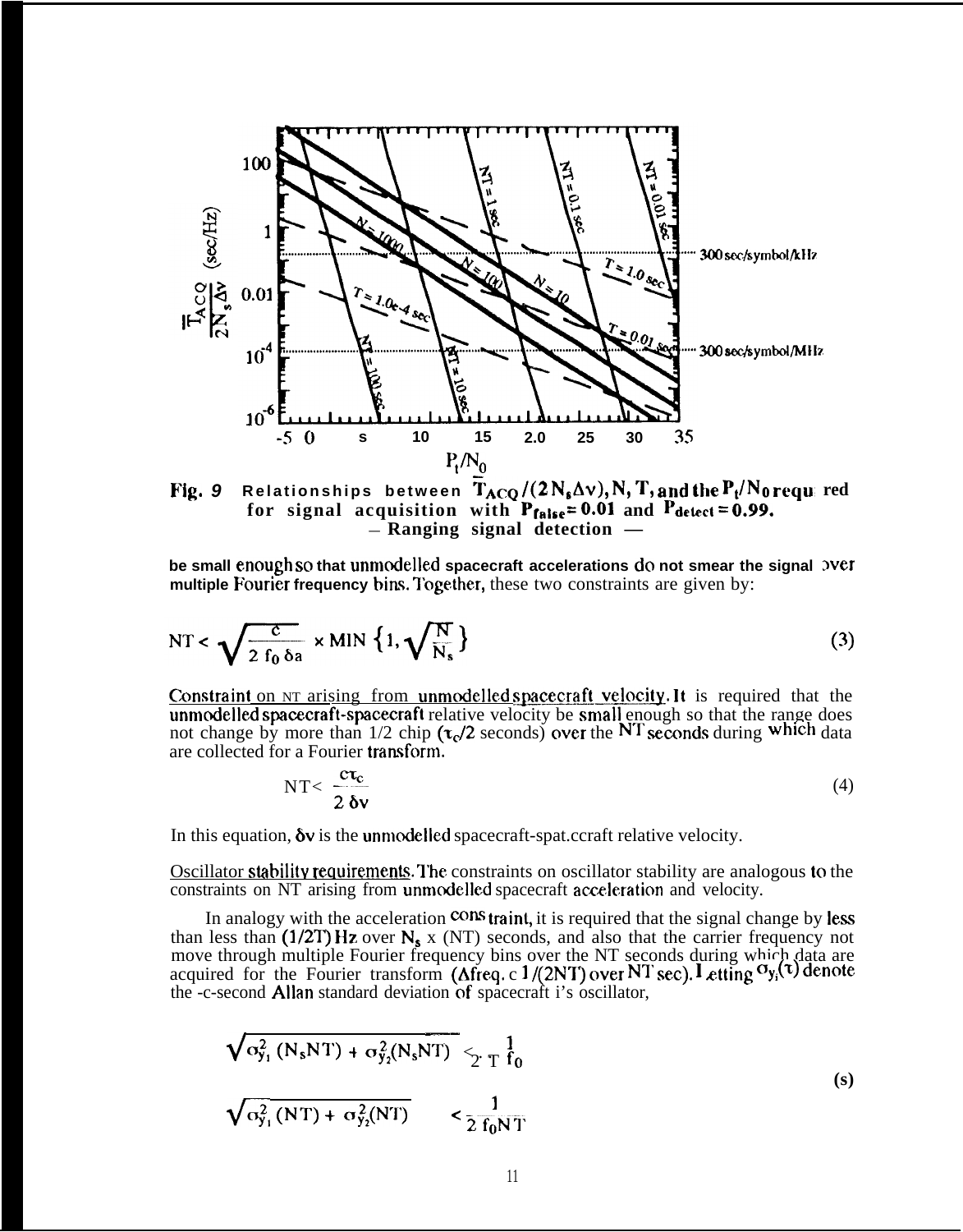In analogy with the velocity constraint, it is required that oscillator drift not introduce a delay of more than  $\tau_{\rm c}/2$  seconds over the NT seconds during which data are acquired for a Fourier transform. This con.. **traint** is looser than that imposed by the above equations for chip rates smaller than the carrier frequency (the usual case). delay of more than  $\tau_c/2$  seconds over the NT seconds during which data are acquired for a<br>Fourier transform. This con.. **traint** is looser than that imposed by the above equations for<br>chip rates smaller than the carrier

ranging measurements are to be performed between a spacecraft approaching Mars and a beacon spacecraft on the planet's surface. The carrier frequency is S-Band, and the chipping rate is 1 MHz. The length of the PN code is 2047 symbols, corresponding to a two-way range ambiguity of **600** km. "lie ambiguity can be **resolved** via spacecraft position determinations resulting from routine Earth-based Doppler tracking of the two spacecraft.

**The** spacecraft are provided with a crude estimate of their relative velocity: 0.5 km/see, equivalent to 4000 Hz at S-Band. We assume that the spacecraft-spacecraft relative acceleration is not modelled. Until the approach spacecraft is within the sphere of influence of Mars  $($  1 million km), the **total** relative acceleration of the. spacecraft and beacon is primarily due to Mars rotation, which imparts a 0.017 m/sec<sup>2</sup> acceleration to the **beacon, Finally, we assume that the spacecraft hardware is capable of performing 1024 point Pourier transforms.**

If the desired time to signal acquisition is S minutes, then the parameter constraints may he summarized as follows:

| Constraint                                          | Reason                              |
|-----------------------------------------------------|-------------------------------------|
| $\overline{T}_{ACO}/2N_s\Delta v \leq 1$ O-s sec/Hz | 5 min. acquisition, $Av = 40001175$ |
|                                                     | and $N_s = 4094$                    |
| $N \le 1024$                                        | Capability of FT chip on spacecraft |
| NT < $0.03 \sqrt{N}$ sec                            | Eq. (3) (unmodelled accel.)         |
| NT $< 0.3$ sec                                      | Eq. (4) (unmodelled velocity)       |

All four constraints are satisfied in the unshaded region of Fig. 10 bounded by the contours N = 1024 and  $\overline{T}_{ACO}/2N_s\Delta v = 10^{-5}$  sec/Hz. The minimum  $P_t/N_0$  satisfying the constraints is approximately  $29$  dB-Ilz.

Eqs.  $(5)$  may now be applied to determine the oscillator stability requirements:

 $\sigma_y$  (409 see) <2 x 10<sup>-6</sup> see/see,  $\sigma_y$  (O. 1 see) <2 x 10<sup>-9</sup> see/see

**These** AlIan variances are easily met by non temperature-stabilim-d crystal Oscillator.



Fig. 10 Given the constraints  $T_{ACQ}/2N_s\Delta v < 10$ -s and N < 1024, the  $m$ inimum  $P_{\nu}/N_0$  enabling reliable ranging signal detection is 29 dB-Hz

— .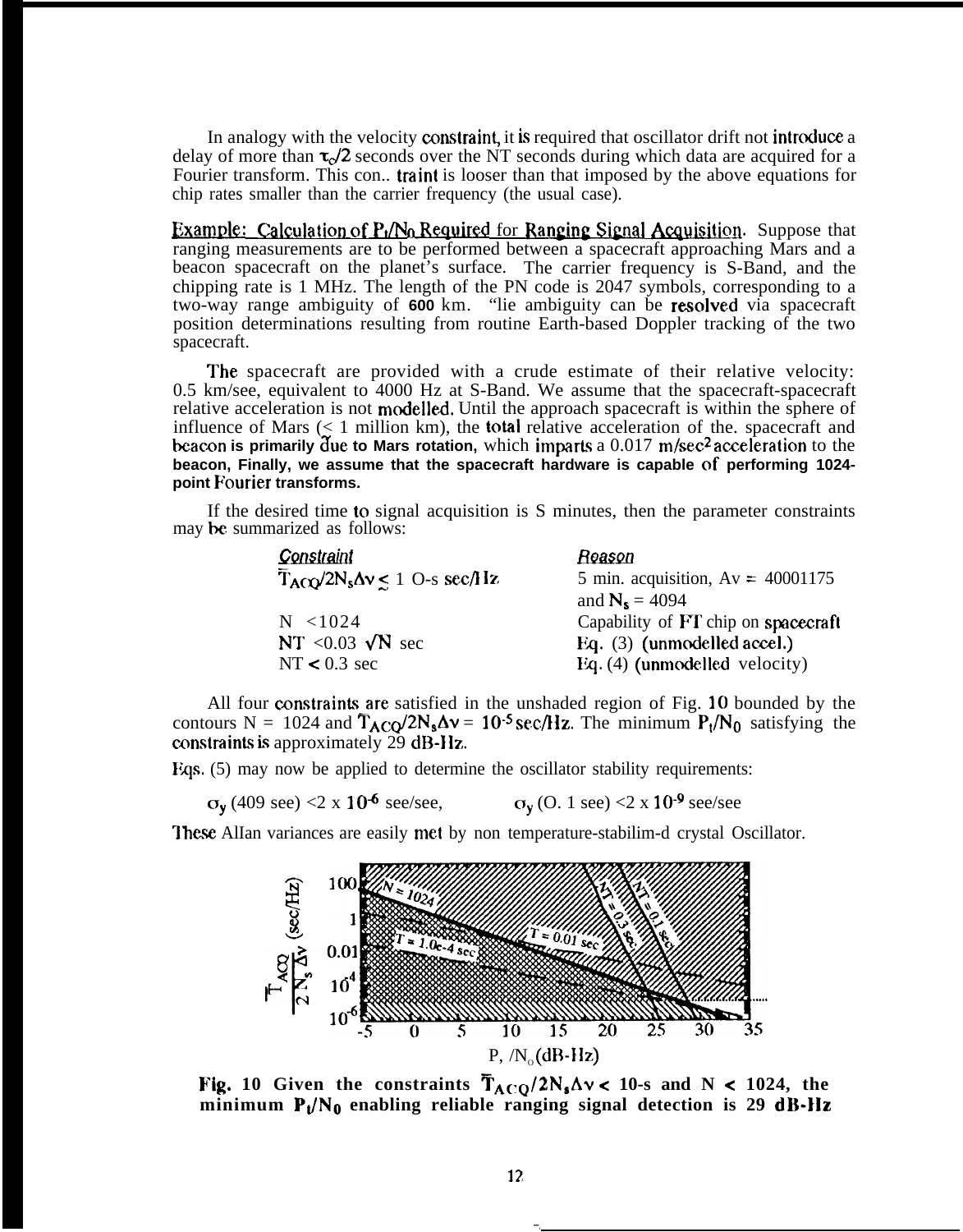Fig. 5 indicates that if both the lander and approach spacecraft are equipped with l-meter diameter antennas and mediocre receivers  $(\mathbf{T}_{\text{rec}} = 350 \text{ K})$ , a 5 Watt S-Band signal is sufficient to enable 29  $\text{dB-Hz}$  signal power to noise density ratio at spacecraft separations of millions of kilometers.

### **RANGING MEASUREMENT PRECISION**

To within a factor of order unity, the precision with which PN codes can be aligned with a delay lock loop is  $1/\sqrt{2P_t/N_0 T_{dwell}}$ , where  $T_{dwell}$  is the integration time. The resulting ranging measurement precision is:

$$
\epsilon_{\rho} \text{ (meters)} \underbrace{\overbrace{\sqrt{2P_t/N_0}}^{C \tau_c} \overline{T_{dwell}}}_{T_{dwell}}
$$

The exact expression for the ranging measurement precision depends on **details** of the delay-lock-loop design. In practice, the best alignment precision that can be achieved is between 0.01 and 0.001 chips due to dispersion effects in the processing signal path.

The utility of ranging is to eliminate the unknown bias inherent in earlier phase (Doppler) measurements. Once this bias has been determined, range changes can be precisely **tracked** by measuring the carrier phase. The phase of the carrier can be recovered **with precision of a fraction of an RF wavelength, even** when the transmitted signal has modulation index of It/2 (fully suppressed carrier).

## **ERROR COVARIANCE ANALYSIS**

In **this section, the navigational utility of in silu radio tracking is illustrated through some examples drawn from a hypothetical future Mars** mission, in which a spacecraft approaching Mars acquires Doppler and ranging measurements from a Mars-orbiting communications relay satellite. Error covariance computations for a sequential estimation scheme were performed using approximate models of the approach spacecraft and relay satellite trajectories, and the Doppler and ranging measurement errors. This analysis was not **designed** to be an exhaustive treatment of the approach navigation problem, but merely to illustrate some of the more significant **aspects** of the use of in *situ* Doppler and ranging measurements in this type of application. It should be remembered that although the particular application discussed below refers to Mars, in *sifu* radio tracking is also applicable to missions to the Moon and other target bodies where radio beacons or additional spacecraft may be used as navigation aids.

The error analysis was performed using model parameters summarized in Table 1. 'he approach spacecraft was assumed to move on a hyperbolic path with respect to Mars; except for the final hours prior to arrival at **periapsis**, this assumption leads to a trajectory that is essentially rectilinear and of constant velocity. To illustrate the effect of different approach velocities on navigation performance, two different values of asymptotic approach velocity were consiclered, representative of the. minimum and maximum possible values for low-energy bal list ic Earth-to-Mars transfer trajectories. The radius of closest approach chosen for this study (3417 km) yields a periapsis altitude of about 20 km, which is representative of trajectories leading to a direct entry and landing, or the initiation of an aerobraking maneuver for orbit insertion. The Mars-orbiting relay satellite was assumed to be in a circular orbit with a 12 hour period. The spacecraft acceleration process noise level used in this analysis is intended to account for the small, non-gravitational forces (e.g.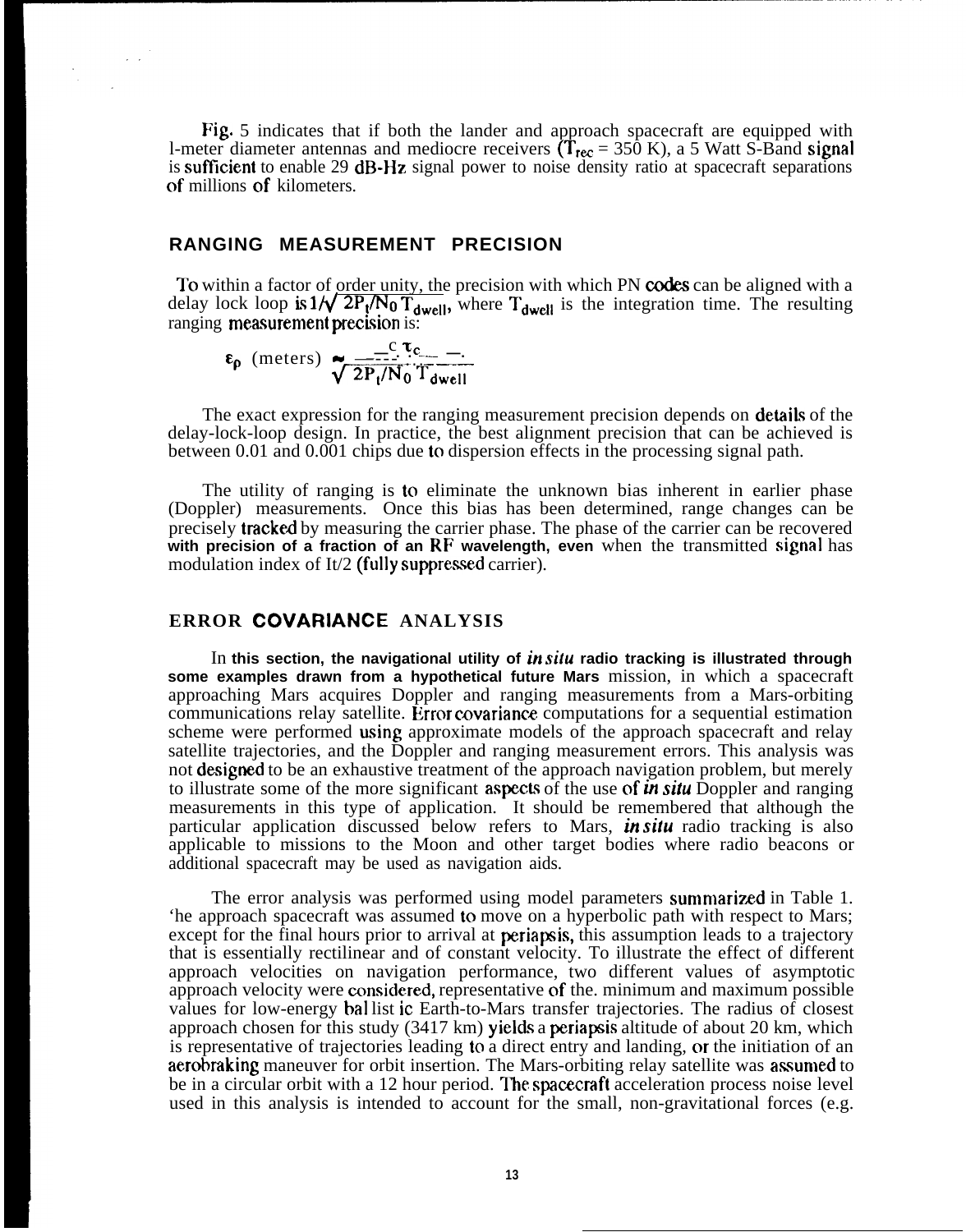| Trajectory<br>Parameter                                                            | Value                                                    |
|------------------------------------------------------------------------------------|----------------------------------------------------------|
| Asymptotic approach velocity $(v_{\infty})$                                        | 3 or 6 km/sec                                            |
| Radius of closest approach                                                         | 3417 km                                                  |
| Inclination of approach trajectory to Martian equator                              | $+15$ deg                                                |
| Mars relay satellite orbital period                                                | 12 <sup>hr</sup>                                         |
| Mars relay satellite inclination                                                   | 0 <sub>deg</sub>                                         |
| Spacecraft acceleration process noise<br>(approach spacecraft and relay satellite) | $2 \times 10^{-10}$ m <sup>2</sup> /sec <sup>4</sup> /hr |
| A Priori State Uncertainties (1 $\sigma$ )                                         | Value                                                    |
| Approach spacecraft epoch position<br>Approach spacecraft epoch velocity           | 100 km<br>$1 \text{ m/s}$                                |
| Relay satellite epoch position<br>Relay satellite epoch velocity                   | 3 km<br>$0.1$ m/s                                        |
| Doppler Measurement Parameter                                                      | Value                                                    |
| Maximum acquisition range                                                          | $2 \times 10^6$ km                                       |
| Additive random measurement noise                                                  | $4 \text{ mm} (1\sigma)$                                 |
| Accumulative random measurement noise                                              | $0.58$ m <sup>2</sup> /hr                                |
| Frequency drift stability                                                          | $0.3$ mm/s $(1\sigma, a \text{ priori})$                 |
| <b>Carrier</b> phase bias uncertainty                                              | $100 \text{ km}$ $(1 \text{ g}, a \text{ priori})$       |
| Ranging Measurement Parameter                                                      | Value                                                    |
| <b>Maximum acquisition range</b>                                                   | $8 \times 10^5$ km                                       |
| Additive random measurement noise                                                  | $5 m (1 \sigma)$                                         |
| Range bias uncertainty                                                             | $15 \text{ m} (1 \text{c})$                              |

**Table 1 MARS** APPROACH NAVIGATION ERROR ANALYSIS PARAMETERS

solar radiation pressure mismodelling, gas leaks from valves and pressurized tanks) that act **m an interplanetary spacecraft.**

**The navigational utility of both one-way integrated Doppler measurements and twoway ranging measurements has been investigated. Integrated Doppler data are effectively a measurement of the accumulative change** in the spacecraft-to-spacecraft range over the contact period, As shown by the parameters given in Table 1, integrated Doppler provides a highly precise measurement of **range**, but with a large constant bias, The frequency drift uncertainty assumed for the Doppler measurements is representative of oscillator stability on the order of 10-12 see/see. Two-way ranging measurements are much less precise than Doppler measurements, but provide an accurate measure of the spacecraft-spacecraft separation (Table 1).  $\&$  described earlier, acquisition of a ranging signal requires a more **extensive.** search than simple carrier signal acquisition. For fixed assumptions about the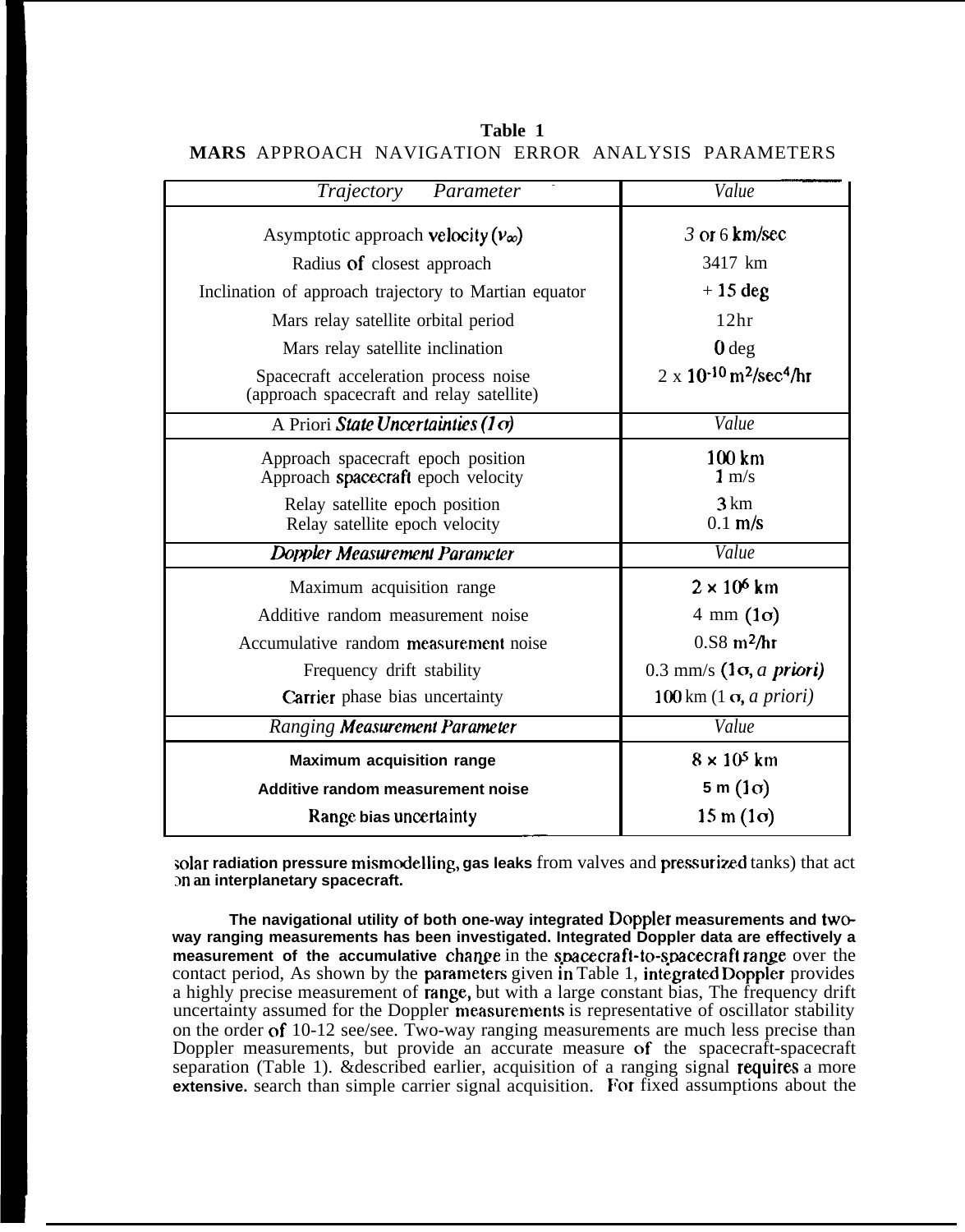

spacecraft on-board computing resources and the desired mean-time-to-signal- acquisition, the requirement on  $P_1/N_0$  is higher to support ranging acquisition. As a result, the acquisition range for ranging data is **considerably** smaller than for Doppler data.

The results of the error covariance analysis are summarized in Figs. 11 and 12. These figures show the uncertainties in the approach spacecraft **encounter** coordinates as a function of time prior to arrival, expressed in an aiming plane (B-plane.) coordinate system.\* Fig. 11 shows the semi-major axis of the aiming plane dispersion ellipse and the linearized time-of-flight uncertainty (position uncertainty in the  $S$  unit direction divided by  $v_{\infty}$ ) for an approach velocity of 3 km/see, while Fig. 12 shows the same two quantities for an approach velocity of  $6 \text{ km/sec}$ . Note that in practice, delay-lock-loop tracking of a PNmodulated carrier signal enables recovery of the carrier phase, thus enabling simultaneous acquisition of ranging and integrated Doppler measurements. However, Figs. 11 and  $12$ show the navigational uncertainties resulting from the use of either data type independently, in order to illustrate differences in the ability of the two data types to determine various components of the approach trajectory.

Both Fig... 11 and 12 illustrate a clear difference between Doppler and ranging performance: since ranging data provide a direct measurement of the spacecraft-spacecraft separation, the time-of-flight (which in this case is essentially the spacecraft range) can be



**<sup>&#</sup>x27; The aiming plane, or Bplane, coordinate system is defined by three unit vectors, S, T, and R; S is parallel to the incoming asymptota of the approach hyperbota, T is parallel to the Martian equatorial plane, and R oompletes an orthogonal triad with S and T, The aim point for a planetary encounter is defined by the miss vector, B, which lies in the T-R plane, and specifies where the point of closest approach would be if the target planet had no mass and did not deflect the spacecraft's flight path.**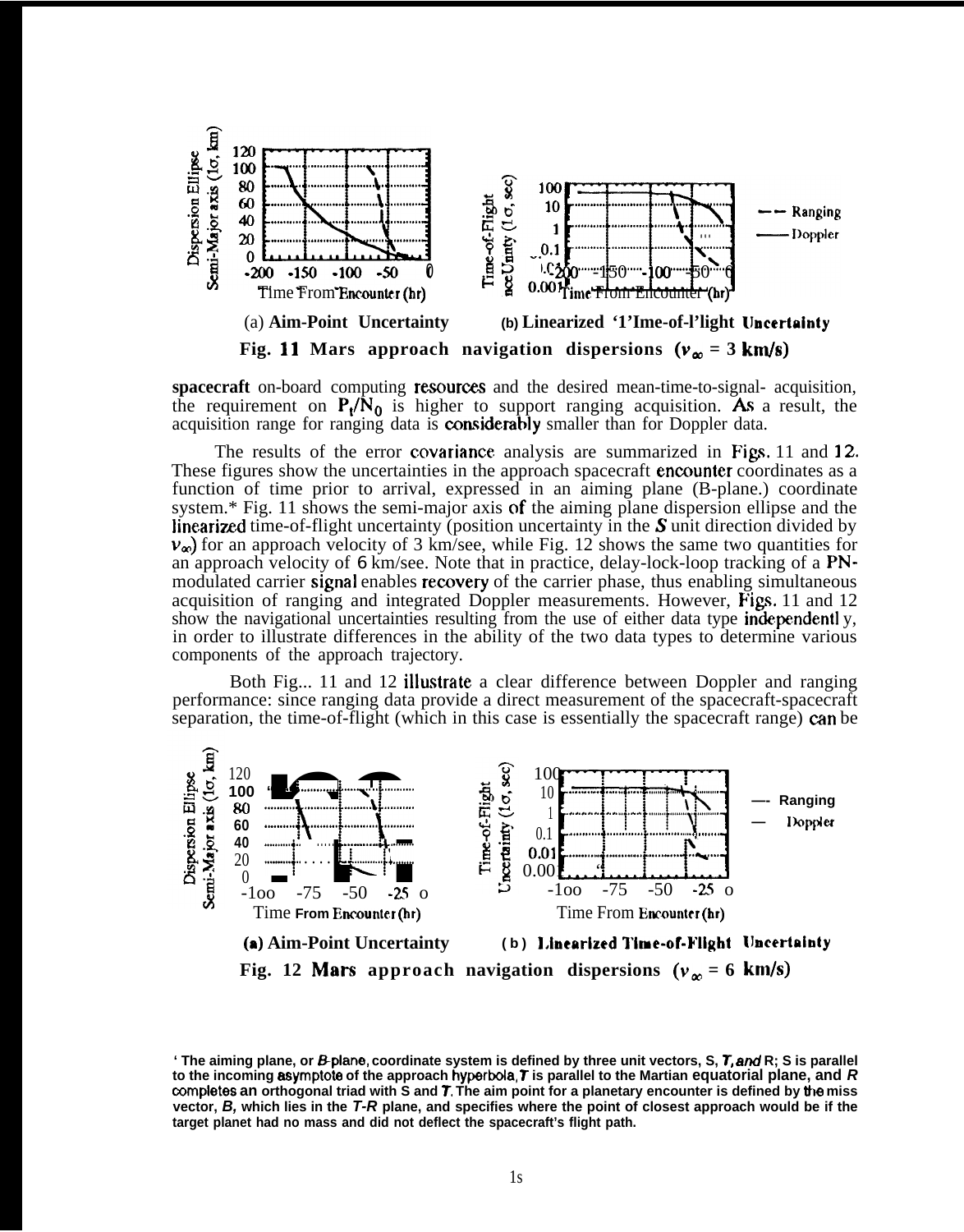very accurately **determined** immediately upon acquisition, In **constrast**, Doppler data can only **measure** this component of the flight path indirectly, and need to be collected for up to several days before sufficient information is obtained. This occurs because Doppler data depend upon the relative acceleration of the approach spacecraft and the relay satellite (which is inversely dependent upon their relative range) to determine the time-of-flight, Additional experimentation found that the approach spacecraft **acceleration** process noise was the principal factor limiting the integrated Doppler's ability to determine the **time-of**flight.

Fig. 12 shows that when the approach velocity is relatively high, the. smaller acquisition distance associated with two-way ranging results in the aiming plane **dispersion** ellipse of the approach spacecraft remaining relatively large until about 15 hours prior to arrival. If a final maneuver is needed to correct the spacecraft's aim point, this implies that the maneuver may have to be performed very near the arrival point, with the **ensuing** risk that there may not be sufficient time remaining to redetermine the **trajectory** and correct any maneuver execution errors that might have occurred. Thus, if large approach velocities must be accommodated, early acquisition of Doppler followed by joint acquisition of Doppler and ranging data would be desirable.

#### **SUMMARY**

 $\frac{1}{2}$  ,  $\frac{1}{2}$ 

The P, $N_{\rm s}$  required for **acquisition** of carrier or ranging signals between two spacecraft is a function of a number of parameters, including a *priori* uncertainty in the spacecraftspacecraft relative state, and the capabilities of the spacecraft processing hardware and software (e.g. the maximum number of **points** which can be Fourier transformed in realtime). Once these **parameters** are specified, one may calculate the maximum range at which a signal can be acquired, for a given set of assumptions about the spacecraft telecommunications systems. A.. an example, it has been shown that S-Band radiometric measurements between a Mars lander and Mars approach spacecraft equipped with 1-meter diameter antennas are feasible over distanes of millions of kilometers. The analysis presented here can easily be applied to a wide variety of other mission scenarios.

To illustrate the utility of in-situ radiometric measurements between spacecraft, a covariance analysis was performed for the case of Doppler and ranging measurements between a Mars orbiter and a spacecraft on Mars approach, The results obtained are consistent with previous studies, and suggest that approach navigation accuracies of a few kilometers at Mars maybe obtained with either **in** *situ* Doppler or ranging **measurements.** 

**In** the near-term, *in-sifu* ranging and Doppler data between spacecraft would likely be relayed to Earth for navigation procesing. LJltimately, on-board computing resources could be used to perform the navigation updates, enabling a near real-time  $\mathbf{in}\text{-}s\mathbf{it}\mathbf{u}$ navigation capability.

### **ACKNOWLEDGMENT**

The research described in this paper was carried out by the Jet Propulsion Laboratory, California Institute of Technology, under a contract with the National Aeronautics and Space **Ministration.**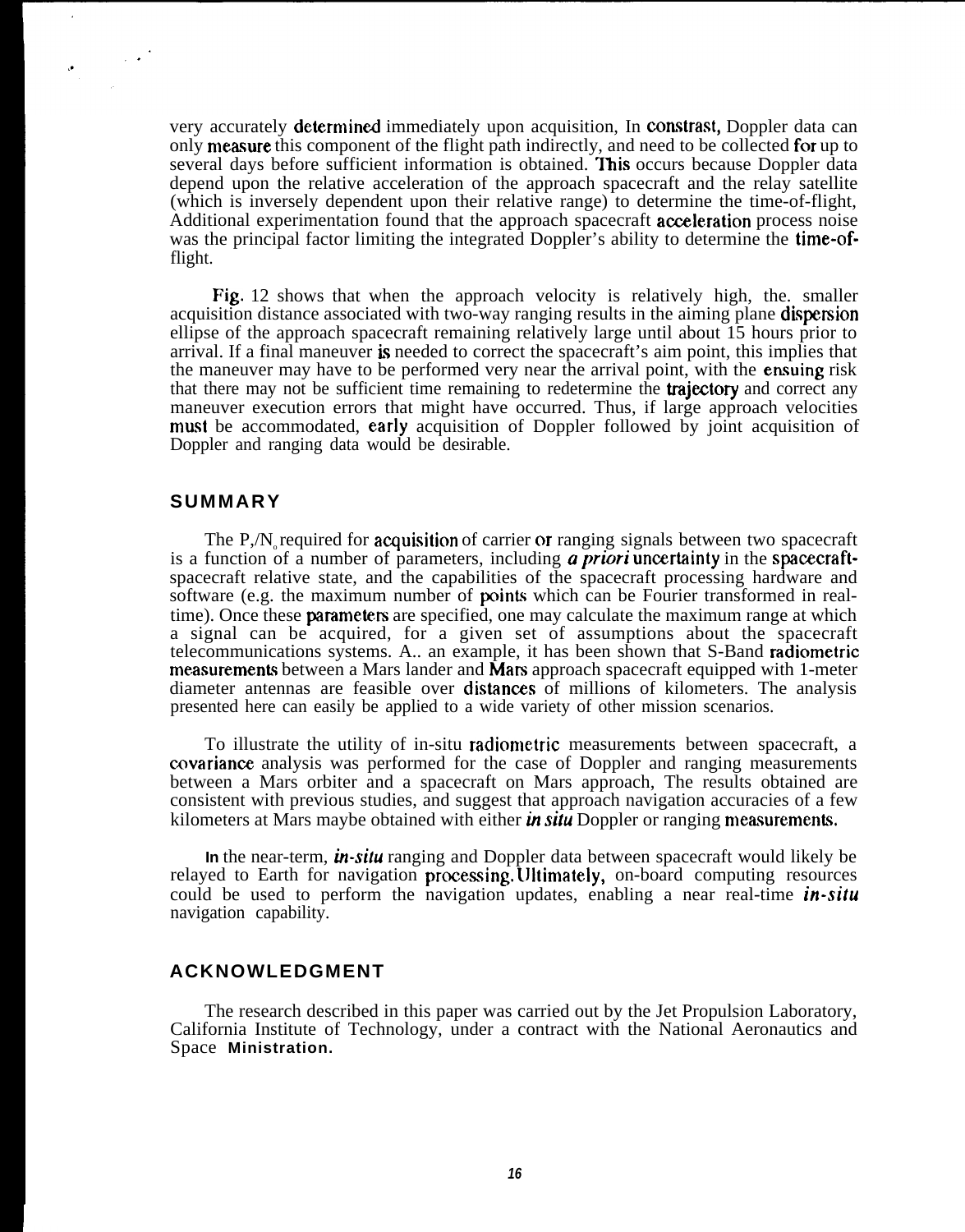## **REFERENCES**

- **1. A, S, Kormpiiv and L, J. Wood, 'High-Accuracy Mars Approach Navigation W-M Radio-Metric and Optkai Data,' Paper AIAA-9@2907, AIAA/AAS Astrodynamics Conference, Portland, Oregon, August 20-22, 1990**
- 2. S. **W. Sheppard, D. P. Fuhry, and T, J, Brand, 'Onboard Preaerocapture Navigation Performance at Mars,' PaperAAS91-119, AAS/AIAA Spacefiight Mechanics Meeting, Houston, Texas, February 11-13, 1991**
- 3. S, **W, Thurman and J. A. Estefan, 'MWS Approach Navigation Using Doppler and Range Measurements to Surface Beacons and Orbiting Spacecraft,' Paper AAS 91-118, AAS/AIAA Spaceftight Mechanics Meeting, Houston, Texas, February 11-13, 1991**
- 4. S. W. Thurman and S. E. Matousek, "Trajectory and Navigation System Design for Robotic and Piloted Missions to Mars,' The Telecommunications and Data Acquisition Progress **Report 42-107, Vd. Juiy-September 1991, Jet Propulsion Laboratory, Pasadena, California, pp. 113-131, November 15,** 1991
- 5, M. **K. Simon, J. K. Omura, R, A. Schdtz, and B. K. Levitt, Spread Spectrum Cornrnunimtions, W/me ///, Computer Science Press, Rockviiie, Maryiand, 1989**
- **6. R, Dixon, Spread Spectrum System, John Wiley and Sons, New York, 1984**
- **7. S. A. Stephens, 'An** analysis **of FFT tone acquisition', JPL interoffice Memorandum 335.1-92-14 (internal document), May 14, 1992**